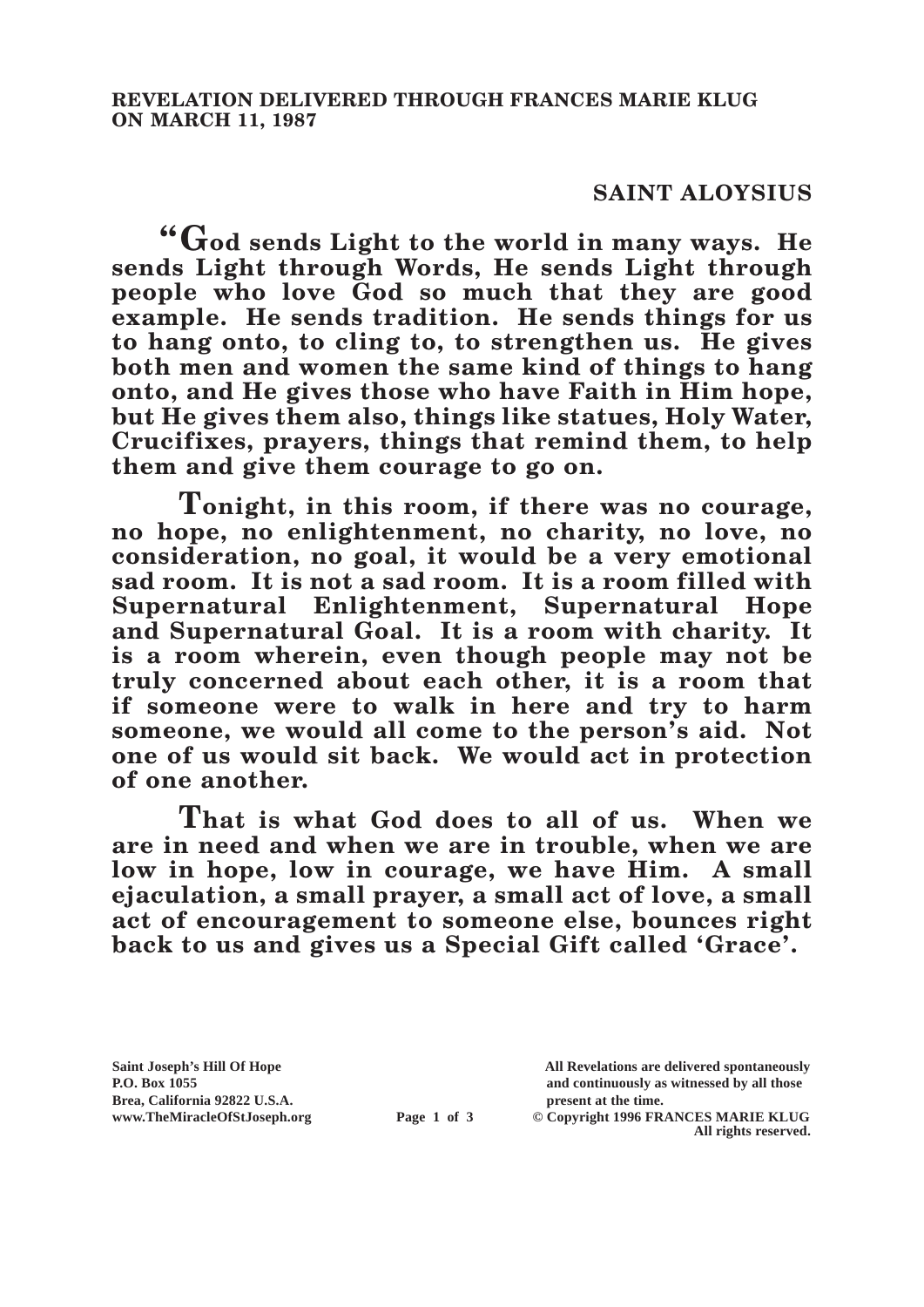**If one person were to walk in this room and be rebellious toward The Miracle, I am confident that everyone in the room would defend The Miracle, because of your Faith in God and because in your heart you know that what you have, what you have been given is Truth, It's Beautiful, and It's Strengthening for the benefit of your Soul.**

**I am Saint Aloysius. I have spoken so many times through** *this instrument***. I have many times been sent to give her the strength to go on when things were difficult, timing was tiring, and hope was almost nil. I have spoken through her to many men, women and children. I did not always announce My Name, for what I was to say was more important than My Name being announced at that time.**

**I hold her deeply and I say, 'God's Gifts are many to those who ask for the Gifts and to those who treat the Gifts with respect, honor and dignity.' Nothing is ever refused when it is requested in a loving way, for a good reason or purpose. True, it is not always in the manner you desire but the balance is there, for with God nothing is out of balance, nothing is shortchanged, nothing is given halfway.**

**When a child prays, no matter how short the prayer, no matter how quietly it is spoken or thought, or revealed through an action, The Father is aware. Sometimes The Father, in His Blessing to a child, extends so much Grace because the child needs that extra help to go another day.**

**The Light of Heaven is everywhere you are, when you have the courage and the strength to say to** 

| Saint Joseph's Hill Of Hope   |             | All Revelations are delivered spontaneously |
|-------------------------------|-------------|---------------------------------------------|
| <b>P.O. Box 1055</b>          |             | and continuously as witnessed by all those  |
| Brea, California 92822 U.S.A. |             | present at the time.                        |
| www.TheMiracleOfStJoseph.org  | Page 2 of 3 | © Copyright 1996 FRANCES MARIE KLUG         |
|                               |             | All rights reserved.                        |